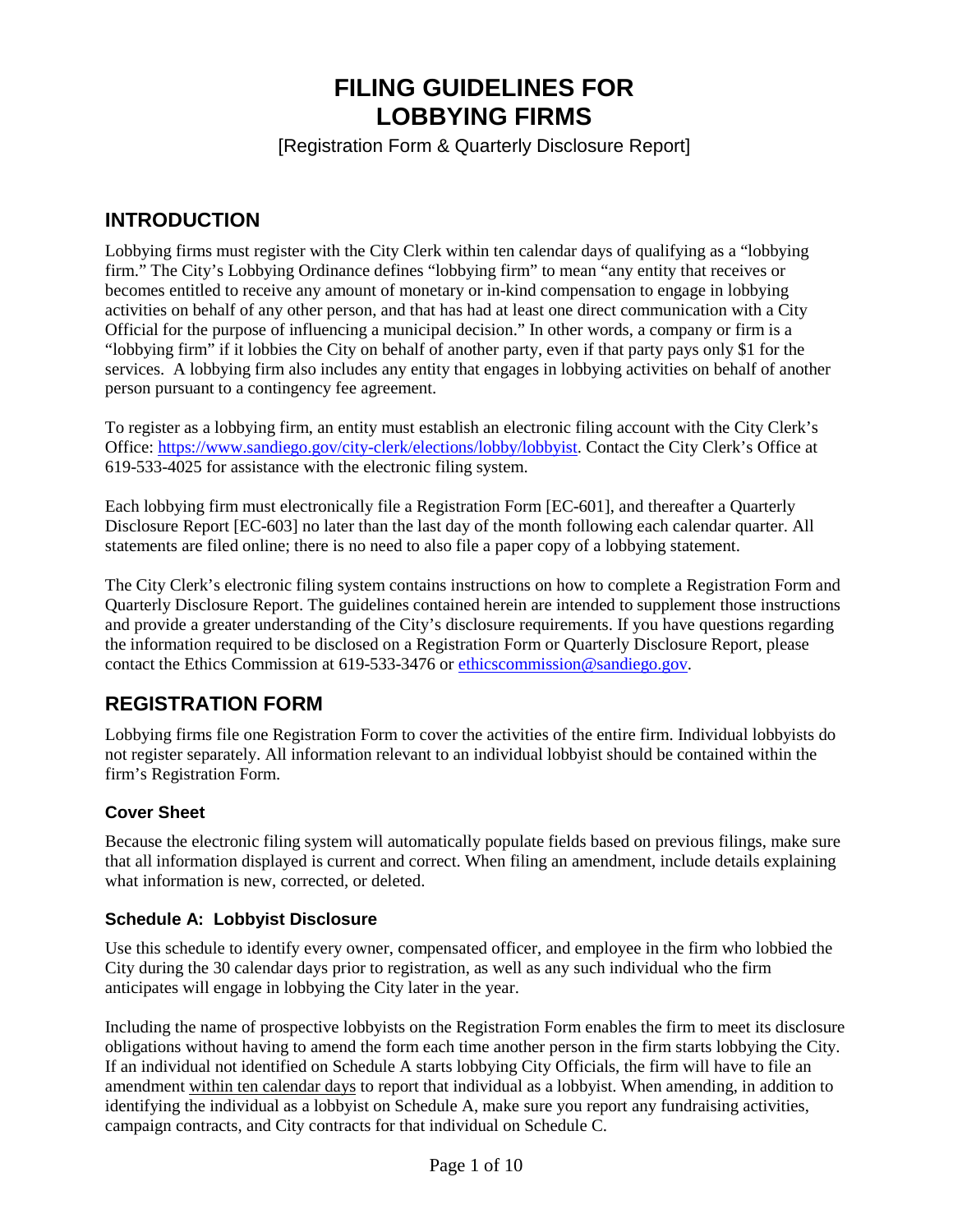## **Schedule B: Client Disclosure**

Schedule B is used to disclose information regarding the clients for whom the firm has lobbied the City during the 30 calendar days prior to registration, as well as clients for whom the firm anticipates lobbying the City during the calendar year.

#### *Clients*

A "client" is defined as "any person who provides compensation to a lobbying firm for the purpose of influencing a municipal decision, and any person on whose behalf lobbying is performed by a lobbying firm." Thus, the term "client" includes any the person who pays the firm to lobby, and also includes any person who does not pay the firm but who for whom the firm lobbies.

If a firm has met the registration threshold, i.e., it has earned \$1 or more for one or more lobbying contacts, it must disclose all of its clients, including its *pro bono* clients, for which it is lobbying the City.

A "client" also includes any person who retains a firm to engage in lobbying activities pursuant to a contingency agreement, even if the lobbying efforts are unsuccessful and no fees are received.

Describe the client in sufficient detail to inform the public of the nature and purpose of the client's business, e.g., "building contractor" or "wireless telecommunications vendor."

#### *Municipal Decisions*

Describe either (1) the specific municipal decisions for which the firm was retained (e.g., Living Wage Ordinance), or (2) the general types of municipal decisions for which the firm was retained (e.g., matters relating to City storm drain pollution). Also describe the outcome sought.

The descriptions you provide will be automatically entered into your firm's Quarterly Disclosure Reports. If you provide general information regarding a municipal decision on your Registration Form, more specific information concerning that decision must be added to the applicable Quarterly Disclosure Report.

#### *Coalitions*

If a client is a coalition or membership organization, state the name, address, and telephone number of each individual member of the coalition who has paid, or agreed to pay, at least \$1,000 to the firm for lobbying activities performed on behalf of the coalition or organization with regard to a specific municipal decision.

For example, Bill is a restaurant owner who organizes Citizens for a Brighter Future, a coalition that supports a City Ordinance designed to reduce crime in the Gaslamp Quarter by increasing the number of streetlights. Bill convinces a dozen other restaurant owners to join the coalition, and he takes up a collection to hire a lobbyist. Most of the owners contribute between \$100 and \$500 to retain the lobbyist. Bill contributes \$5,000. When the lobbying firm reports its clients, it will disclose that its client is Citizens for a Brighter Future, and will also identify Bill, whose payment for the firm's lobbying services exceeds the \$1,000 reporting threshold.

If a coalition member does not meet the \$1,000 threshold when the Registration Form is filed, but later makes, or agrees to make, a payment that would cause the member to reach that threshold, the firm must file an amendment to the form to disclose the identity of that member.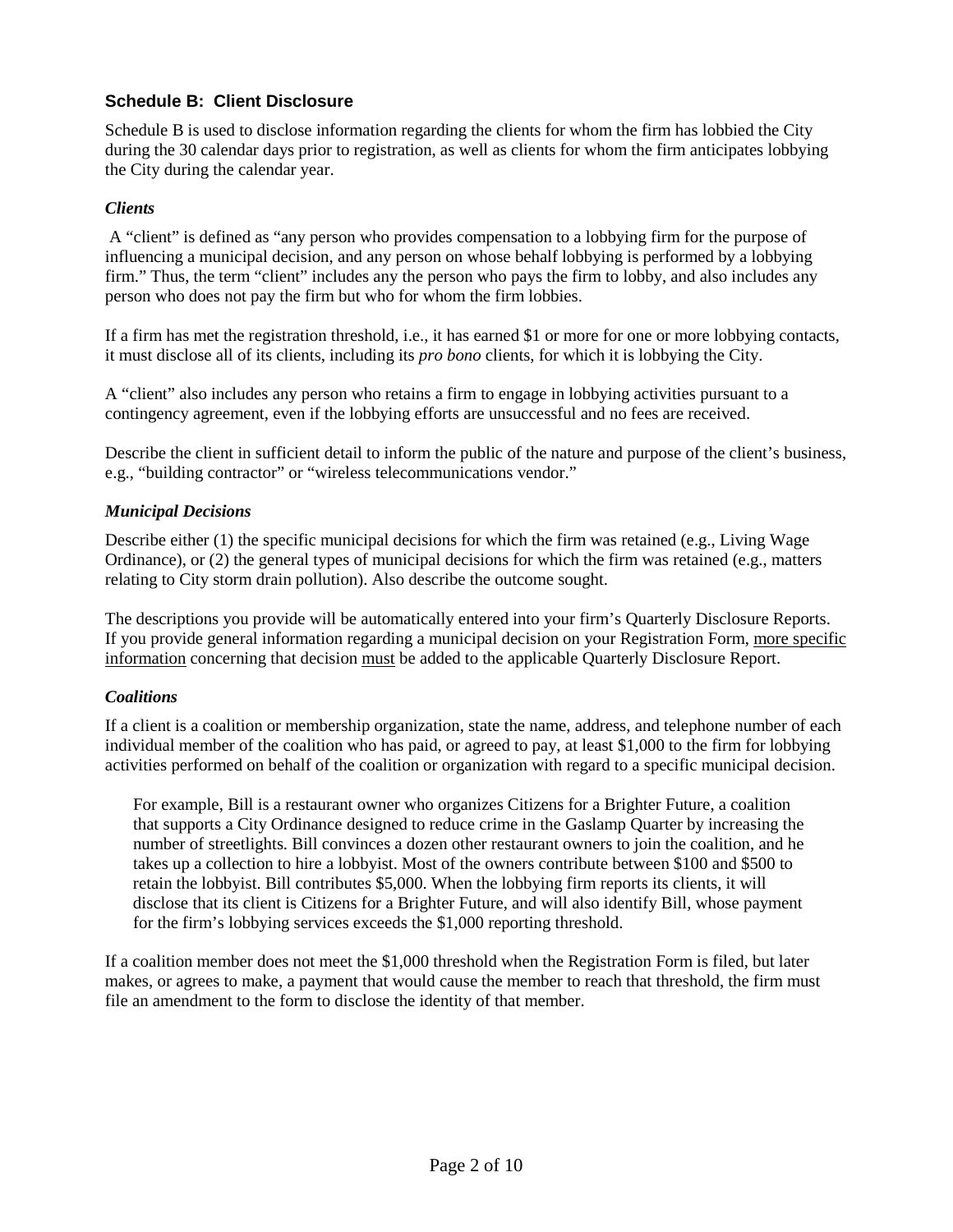#### *Amendments*

Schedule B must be amended within ten calendar days if the firm starts lobbying: (1) for a new client or (2) on a new municipal decision for a client that is already registered.

#### **Schedule C: Activities Disclosure**

Schedule C contains three parts, all seeking information relating to activities of the firm's owners, compensated officers, and lobbyists during the previous two years. The two year period is based on when the firm registers, except that when filing an amendment to add a new owner, compensated officer, or lobbyist the two year period for the added person is based on the date of the amendment. Note that the term "officer" includes a chief executive officer, chief financial officer, president, and similar positions that bestow a considerable amount of control or influence over the activities of the firm. A position commonly associated with "officer" status, such as a vice president, will be treated as an "officer" under the Lobbying Ordinance unless the position is officially excluded from "officer" status by way of the firm's bylaws, SEC filings, or other official documentation.

#### *Fundraising Activities*

Identify each owner, compensated officer, and lobbyist in the firm who engaged in "fundraising activities" for a current elected City Official within the past two years, along with the name of the applicable City Official. Do not report fundraising activities for a candidate who lost or withdrew from the election.

For purposes of Schedule C, "fundraising activity" means soliciting, or directing others to solicit, campaign contributions from one or more contributors, either personally or by hosting or sponsoring a fundraising event, and either:

- (1) personally delivering \$2,000 or more in contributions to a candidate, a candidate's controlled committee, or a committee primarily formed to support a candidate, or
- (2) taking credit for the contribution by either personally delivering \$2,000 or more in contributions to a candidate committee, or identifying yourself to a candidate committee as having any degree of responsibility for it receiving \$2,000 or more in contributions as a result of that solicitation.

For purposes of the above rules, a "candidate committee" means any of the following:

- a City candidate's election campaign committee;
- a City candidate's controlled ballot measure committee;
- a City candidate's professional expense committee (i.e., legal defense committee); or,
- an independent political committee primarily formed to support or oppose one or more City candidates

Soliciting contributions can involve more than just sending letters asking for donations. Soliciting contributions also means hosting, co-hosting, or sponsoring a campaign event, and includes the following activities, even if you are only one member of a host committee for an event:

- providing your home or office for a fundraising event (without charging market value);
- providing goods or services at a fundraising event (without charging market value);
- inviting people to attend a fundraising event; and,
- giving a list of prospective invitees or contributors to the candidate or committee.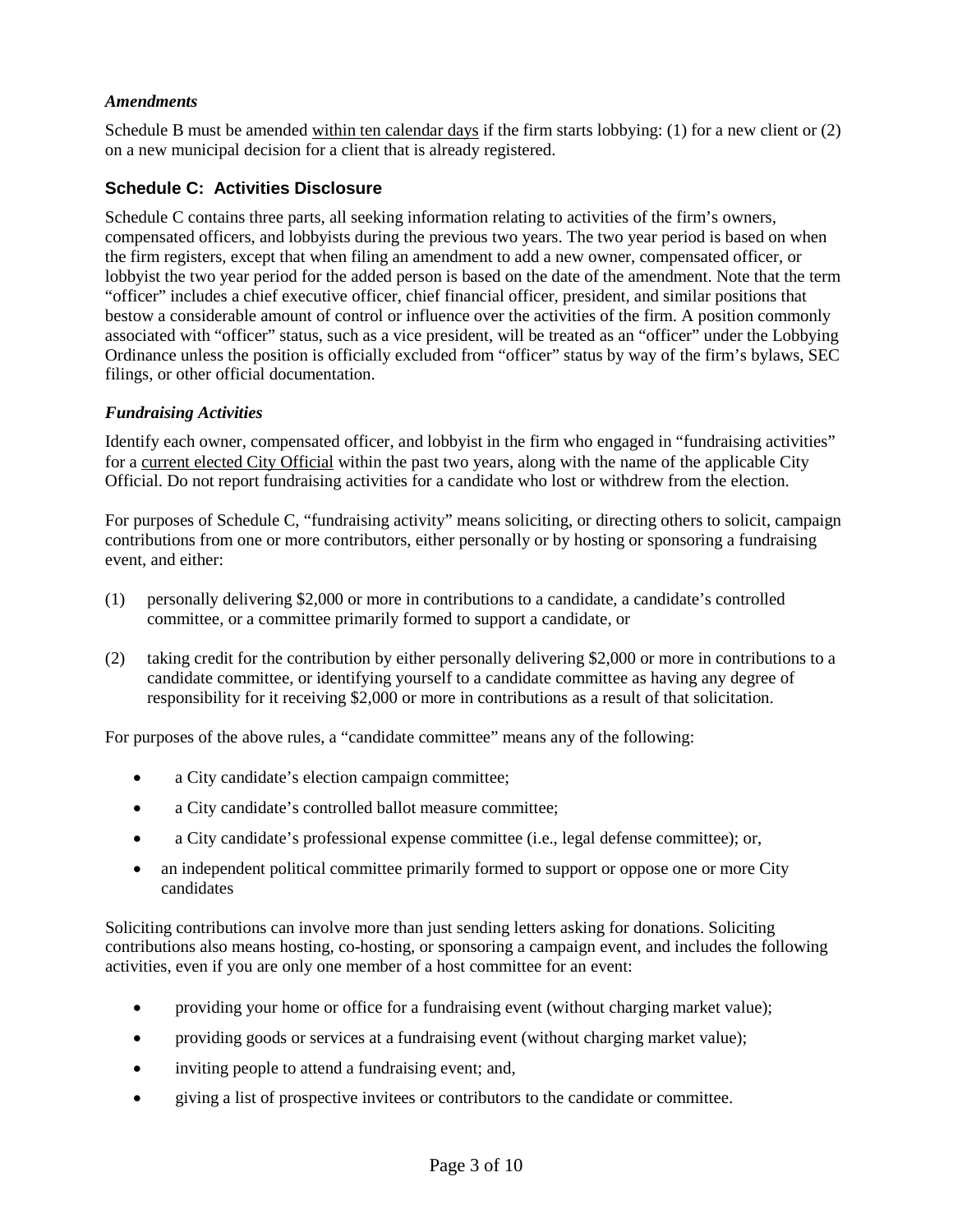Hosting a campaign event does not include solely supplying your name to be used on the invitation to an event. This is commonly referred to as an "honorary host."

When determining whether or not someone has reached the \$2,000 threshold, keep in mind that the amount of contributions attributable to an individual is the total amount raised, even if that individual was one of several persons involved in a fundraising effort. Do not divide the total amount raised by the number of persons involved in the fundraising activities.

Refer to the Ethics Commission's Fact Sheet on Disclosure of Fundraising Activities for additional information:<https://www.sandiego.gov/sites/default/files/lobbyfundraising.pdf>

#### *Campaign Services*

Identify each owner, compensated officer, and lobbyist in the firm who received compensation (including a "win bonus") to provide campaign-related services, such as serving as a consultant or treasurer, to a current elected City Official within the past two years, along with the name of the applicable City Official.

Do not report volunteer services provided to a campaign.

Do not report services provided to a candidate who lost or withdrew from the election (unless the candidate is still holding elective City office, e.g., a Councilmember who ran unsuccessfully for state office).

#### *Contract Services*

Identify each owner, compensated officer, and lobbyist in the firm who received compensation to provide services to a City department, agency, or board within the past two years, along with the name of the applicable City department, agency, or board.

Disclose City employee, City consultant, and City independent contractor contracts. Do not, however, report volunteer services, such as serving on a City board, commission, or committee.

#### **Schedule D: Deleting Clients & Lobbyists (Amendments Only)**

File an amendment using this schedule to delete former clients and former lobbyists from the current year's registration. Use this schedule if the firm is no longer lobbying for such clients and doesn't anticipate doing so later in the year. Also use this schedule to remove lobbyists who will no longer be lobbying for the firm.

You are not required to remove a client or lobbyist from a registration form. (If you cease lobbying on behalf of a particular client, you can complete Schedule A-2 on the firm's quarterly reports to indicate that no lobbying on behalf of this client took place during the reporting period.) If you delete a client and the firm lobbies on behalf of that client later in the year, you will have to file another amendment to the Registration Form and pay another registration fee for re-registering that client. Similarly, if you delete a lobbyist and that individual lobbies the City for your firm later in the year, you will have to file another amendment to the Registration Form and pay another fee for re-registering that lobbyist.

Do not use Schedule D when filing the firm's initial registration for the year. If using the online system to copy a previous year's Registration Form for use in a new registration, remove any former clients or former lobbyists from Schedule A or B instead.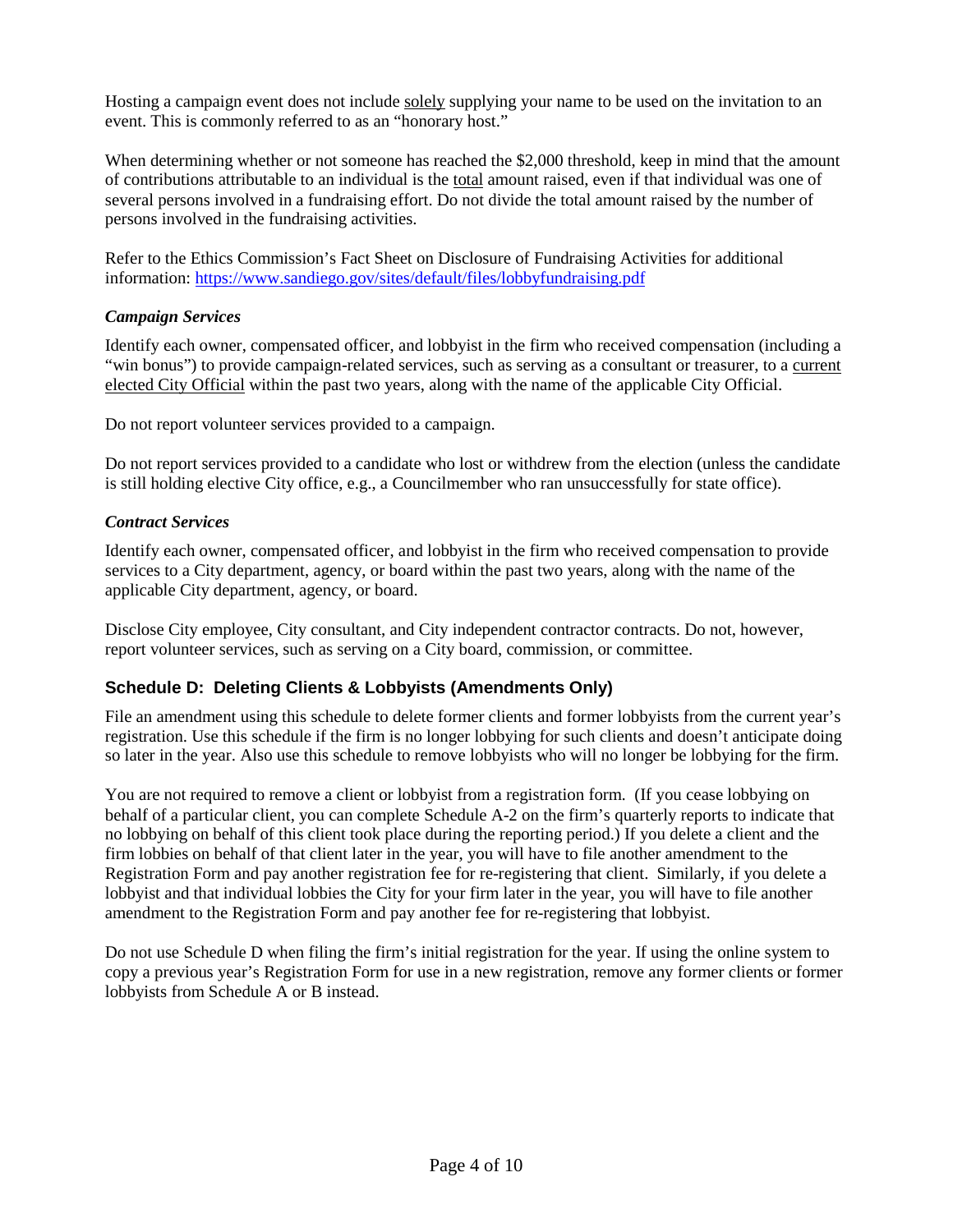## **QUARTERLY DISCLOSURE REPORT**

Lobbying firms must file a Quarterly Disclosure Report to cover the activities of the entire firm during the quarter. Individual lobbyists do not file separate reports. All information relevant to an individual lobbyist should be contained within the firm's report.

## **Cover Sheet**

Because the electronic filing system will automatically populate fields based on previous filings, make sure that all information displayed is current and correct. When filing an amendment, include details explaining what information is new, corrected, or deleted.

## **Schedules A-1 and A-2**

Each client registered by the firm must appear on either Schedule A-1 or Schedule A-2.

## **Schedule A-1: Client Disclosure (Lobbying Contacts)**

Complete a Schedule A-1 for each registered client for whom the firm had at least one lobbying contact during the reporting period. If the firm lobbied on multiple decisions during the period, complete a separate entry for each decision.

When identifying the total compensation earned by the firm, follow these guidelines:

- (1) Include all amounts earned (to the nearest \$1,000) for lobbying activities performed during the period, including amounts the firm became entitled to receive pursuant to a contingency fee agreement.
- (2) Include all amounts earned during the reporting period for lobbying activities performed on a contingency basis during a prior reporting period.
- (3) If you are reporting multiple municipal decisions for the same client, enter the compensation amount only once; you may leave the compensation field blank when reporting other decisions.
- (4) Enter "zero" if the client is a *pro bono* client.
- (5) Check the "contingency" box if the firm lobbied on a contingency basis during the reporting period, but hasn't yet become entitled to receive the contingent amount from the client.
- (6) Keep in mind that "lobbying activities" includes more than just lobbying. It also includes researching, monitoring, and other activities related to lobbying. Disclose the compensation earned for all "lobbying activities" during the reporting period.
- (7) Do not include compensation the firm received solely for "indirect" lobbying efforts, such as public relations and advertising. Such sums, if \$5,000 or more in a calendar quarter, should be reported by the client as an "expenditure lobbyist." Consult the Lobbying Manual or the Ethics Commission's website for information regarding expenditure lobbyists.

When describing a municipal decision, be specific. Vague or general descriptions, such as "land use matter" or "property development" are not acceptable. The descriptions you provided on your Registration Form will be automatically entered into your firm's Quarterly Disclosure Reports. Therefore, if you provided general information regarding a municipal decision on your Registration Form, additional specific information concerning that decision must be added to the applicable Quarterly Disclosure Report. Supplement the information in the "Outcome Sought" field if necessary to accurately reflect the client's goals with respect to the specific municipal decision.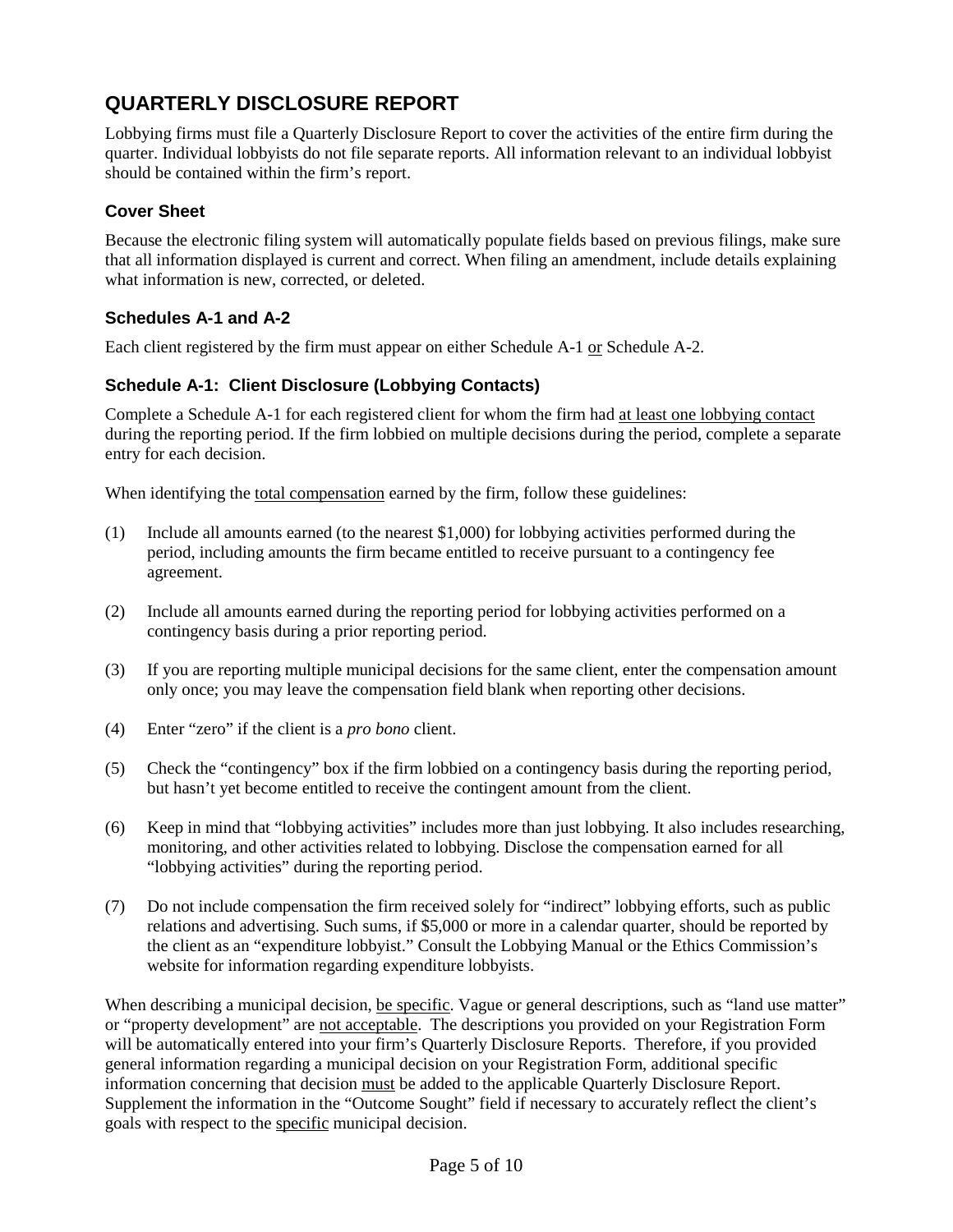If you discover that a person who lobbied on the decision was not previously identified on the firm's Registration Form, you must amend the form immediately (all lobbyists are required to be listed either on the firm's initial Registration Form or on an amended Registration Form filed within 10 calendar days of lobbying).

When identifying City Officials who were lobbied during the reporting period, you are only required to disclose contacts with specified officers and employees of the City and City agencies. Refer to the Ethics Commission website for lists of "City Officials: [https://www.sandiego.gov/ethics/documents/lobbyists.](https://www.sandiego.gov/ethics/documents/lobbyists) Note that these lists are updated only periodically and may not contain the names of everyone who is currently a "City Official" under the Lobbying Ordinance.

## **Schedule A-2: Client Disclosure (No Lobbying Contacts)**

Complete a Schedule A-2 entry for each registered client for whom the firm had no lobbying contacts during the reporting period.

If the firm became entitled to a contingency payment during the reporting period for lobbying performed in a previous reporting period, disclose the compensation earned; otherwise state "zero" or "\$0."

## **Schedule B: Activity Expenses**

Complete this schedule if the firm or its lobbyists made activity expenses during the reporting period.

An "activity expense" means any payment made to, or on behalf of, any City Official or any member of a City Official's immediate family, by a lobbying firm, or any of its lobbyists. Activity expenses include gifts, meals, consulting fees, salaries, and any other form of compensation to a City Official or a City Official's immediate family, but do not include campaign contributions. For example, a \$3,000 consulting fee paid to a Department Director's spouse would be considered a reportable activity expense. If a lobbying firm hires a City Official or a member of his or her immediate family, disclose the approximate total amount of compensation provided to, or on behalf of, that individual during the reporting period, including bonuses and benefits.

City law limits gifts (e.g., meals, tickets to events) from lobbying firms and their lobbyists to an aggregate total of \$10 per City Official within a calendar month. This means, for example, that if a lobbyist in your firm purchases an \$8 sandwich for a particular City Official, neither the firm nor any of its lobbyists may purchase a \$3 beverage for that official in the same calendar month. Because the Activity Expenses schedule requires only the reporting of activity expenses that exceed \$10, your firm should have no gifts to report.

Tickets and invitations to events held for non-profit entities (e.g., the Chamber of Commerce, Father Joe's Villages) are not considered "gifts" for purposes of the Lobbying Ordinance. Accordingly, they are not subject to the \$10 limit and need not be reported on the Quarterly Report Form. Note, however, that such tickets and invitations may be considered "gifts" under the City's Ethics Ordinance and could subject the recipient to that Ordinance's gift limits, reporting requirements, and disqualification rules.

## **Schedule C: Campaign Disclosures – City Candidates**

Complete this schedule if one or more of the firm's owners, compensated officers, or lobbyists made contributions totaling \$100 or more during the reporting period to a City candidate's committee or to a committee primarily formed to support or oppose a City candidate. Also fill out Schedule C if the firm itself (or any political committee or "PAC" sponsored by the firm) made contributions totaling \$100 or more during the reporting period to a committee primarily formed to support or oppose a City candidate. Finally, also use Schedule C to report any contributions of \$100 or more made to a candidate's or elected official's professional expense committee (i.e., legal defense committee) during the quarter.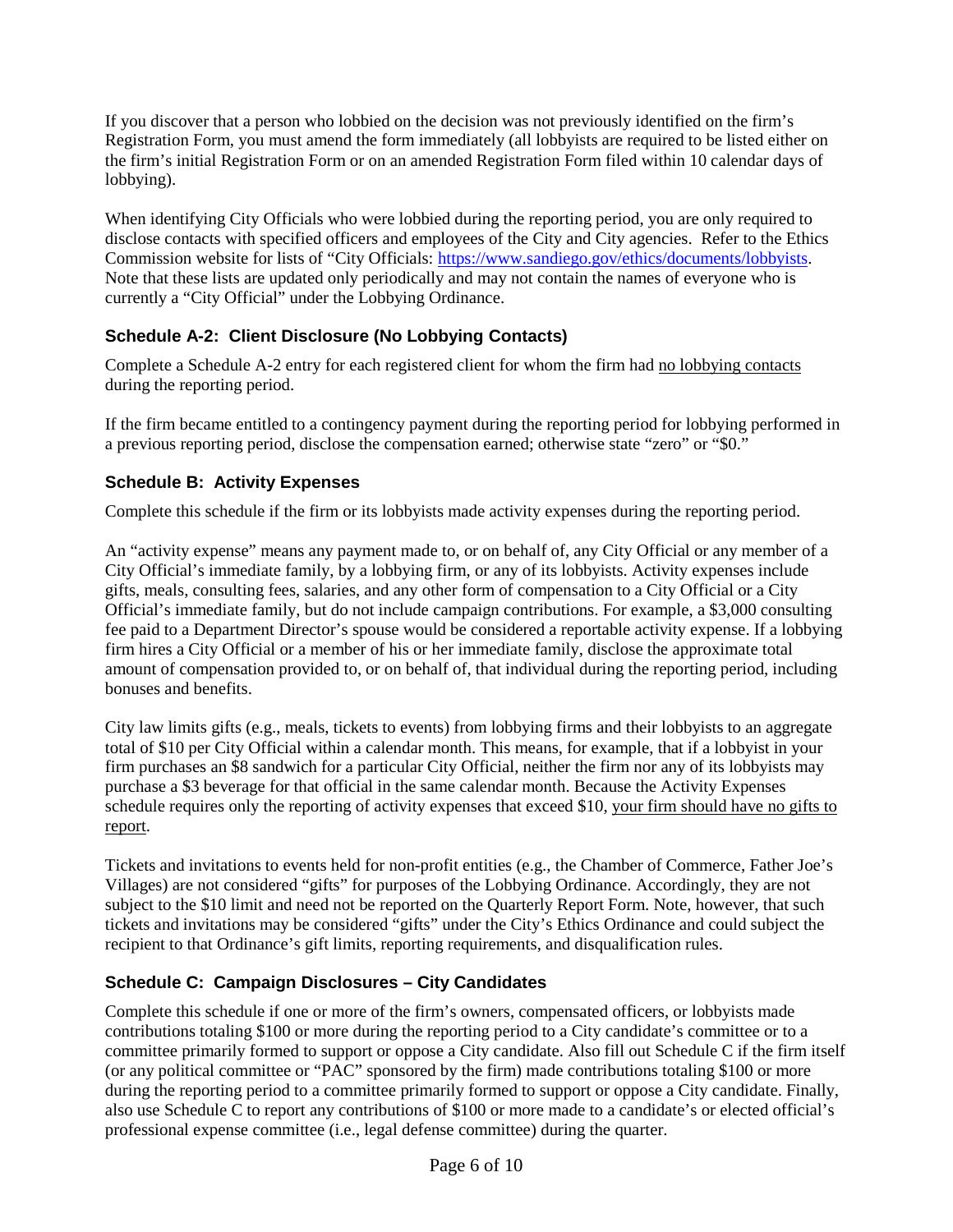For example, Jane is a partner in a lobbying firm. In October, she writes a personal check for \$250 and gives it to a candidate seeking office in an upcoming City election. Later that month, Jane's firm writes a \$5,000 check to a committee primarily formed to support a different City candidate. When the lobbying firm prepares its October-December disclosure report, it must identify the \$250 and \$5,000 contributions on Schedule C.

Note that elected City Officials (the Mayor, City Councilmembers, and the City Attorney) are considered "candidates" for as long as they remain in office.

For example, after Councilmember Lopez is sworn into office, she sends out mailers soliciting contributions to retire her campaign debt. Richard, one of the firm's lobbyists, sends a personal check for \$300 to Councilmember Lopez' committee. Even though the Councilmember is now an officeholder, she is also still a "candidate," and Richard's firm must disclose the \$300 contribution on its next quarterly disclosure report.

The term "candidate" also includes an elected City official running for office in a different jurisdiction. For example, a City Councilmember running for State Assembly is a "candidate" for purposes of these disclosure rules, and any contributions of \$100 or more to the Councilmember's Assembly campaign must be disclosed.

Only contributions from the same source with an aggregate total of \$100 or more made during the quarter must be disclosed. For example, a lobbyist who made a \$75 contribution to a committee does not need to disclose that contribution on Schedule C unless he or she made another contribution of \$25 or more to the same committee in the same quarter (in which case both the \$75 and \$25 contributions would be disclosed separately on Schedule C).

Do not use Schedule C to report contributions made to support a candidate-controlled ballot measure committee; use Schedule D instead.

Keep in mind that contributions made directly to a candidate are reportable, as are contributions to a committee that makes campaign expenditures independent of the candidate (i.e., a primarily formed recipient committee). When completing Schedule C, therefore, identify the full name of the committee to which the contribution was made, not just the name of the candidate.

Contributions made to oppose a candidate are also reportable. If, for example, a lobbyist contributes \$200 to a committee entitled "Vote No on Smithers for City Council in 2016," the firm must report that contribution on Schedule C.

The term "contribution" includes non-monetary, or "in-kind" payments. For example, a lobbyist who provides a candidate's committee with \$100 worth of office supplies has made a contribution that must be reported on Schedule C.

## **Schedule D: Campaign Disclosures – Candidate Controlled Ballot Measure Committees**

Complete this schedule if the firm or any of its owners, compensated officers, or lobbyists made contributions totaling \$100 or more during the reporting period to a City ballot measure committee controlled by a City candidate. As indicated above, elected City Officials are considered "candidates" under campaign laws for as long as they remain in office.

It is not difficult to determine if a candidate "controls" a ballot measure committee. Under the City's campaign laws, when a candidate "controls" a committee, that candidate's name must appear in the committee's name and on all of the committee's campaign literature, including its door hangers, mailers, and yard signs.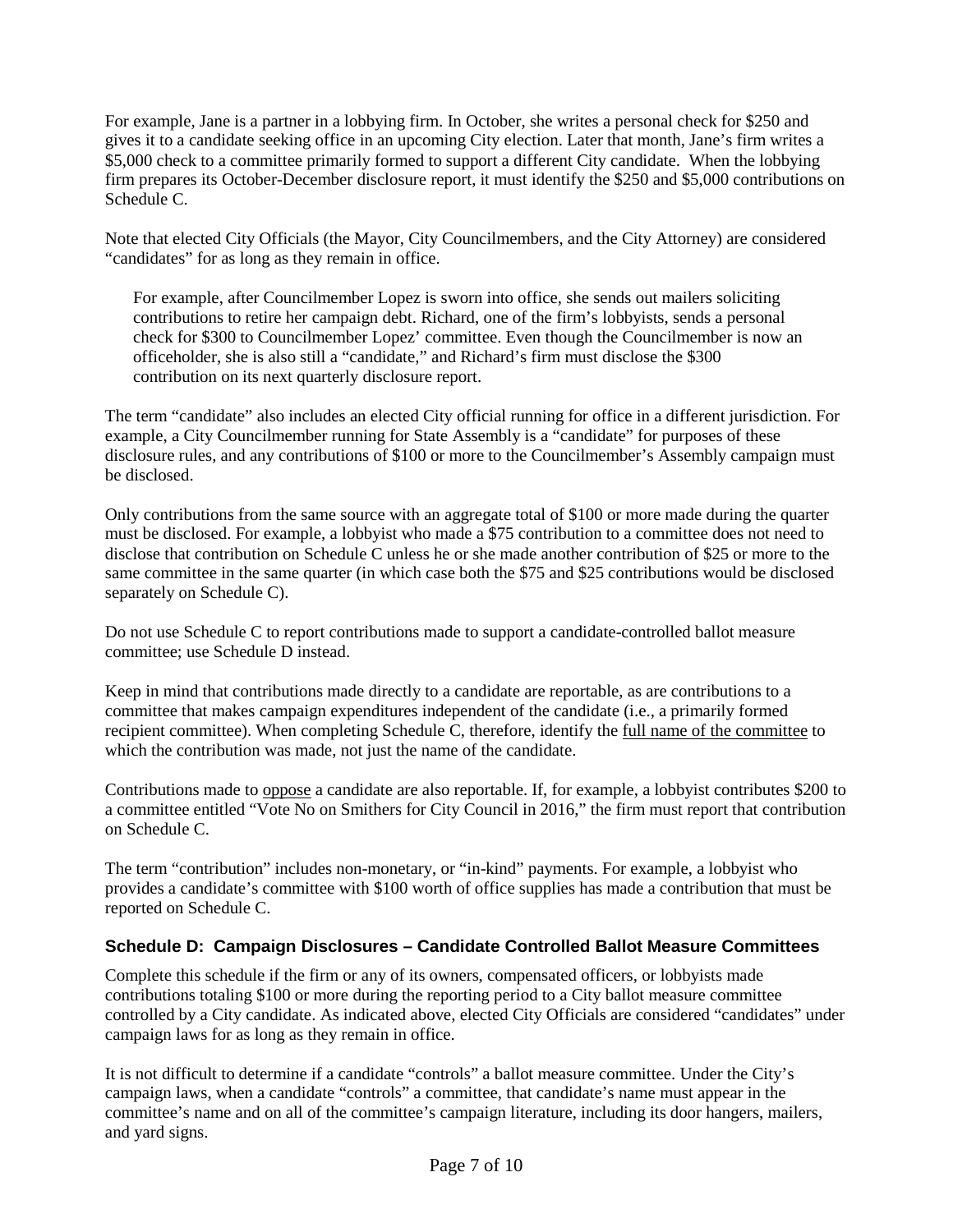Only contributions from a single source with an aggregate total of \$100 or more made during the quarter must be disclosed. A lobbyist who made a \$75 contribution to a candidate-controlled committee does not need to disclose that contribution on Schedule D unless he or she made another contribution of \$25 or more to the committee in the same quarter (in which case both the \$75 and \$25 contributions would be disclosed separately on Schedule D).

For example, Oscar is one of the firm's lobbyists. In August, he writes a personal check for \$500 to support a City ballot measure that would increase in the City's transient occupancy tax. He gives the check to a ballot measure committee controlled by Councilmember Jones. That same month, Oscar's firm writes a check for \$3,000 and gives it to a committee that supports the same ballot measure but is not controlled by a candidate. When the firm prepares its July-September disclosure report, it must identify Oscar's \$500 contribution. The \$3,000 contribution made by Oscar's firm does not need to be disclosed because its contribution went to a committee that was not controlled by a candidate.

## **Schedule E: Fundraising Activities**

Complete this schedule if one or more of the firm's owners, compensated officers, or lobbyists engaged in "fundraising activities" with an aggregate total of \$2,000 or more during the reporting period to support or oppose a candidate for City office or for a ballot measure committee controlled by a candidate.

For purposes of Schedule E, "fundraising activity" means soliciting, or directing others to solicit, campaign contributions from one or more contributors, either personally or by hosting or sponsoring a fundraising event, and either:

- (1) personally delivering \$2,000 or more in contributions to a candidate, a candidate's controlled committee, or a committee primarily formed to support a candidate, or
- (2) taking credit for the contribution by either personally delivering \$2,000 or more in contributions to a candidate committee, or identifying yourself to a candidate committee as having any degree of responsibility for it receiving \$2,000 or more in contributions as a result of that solicitation.

For purposes of the above rules, a "candidate committee" means any of the following:

- a City candidate's election campaign committee;
- a City candidate's controlled ballot measure committee;
- a City candidate's professional expense committee (i.e., legal defense committee); or,
- an independent political committee primarily formed to support or oppose one or more City candidates

Soliciting contributions can involve more than just sending letters asking for donations. Soliciting contributions also means hosting, co-hosting, or sponsoring a campaign event, and includes the following activities, even if you are only one member of a host committee for an event:

- providing your home or office for a fundraising event (without charging market value);
- providing goods or services at a fundraising event (without charging market value);
- inviting people to attend a fundraising event; and,
- giving a list of prospective invitees or contributors to the candidate or committee.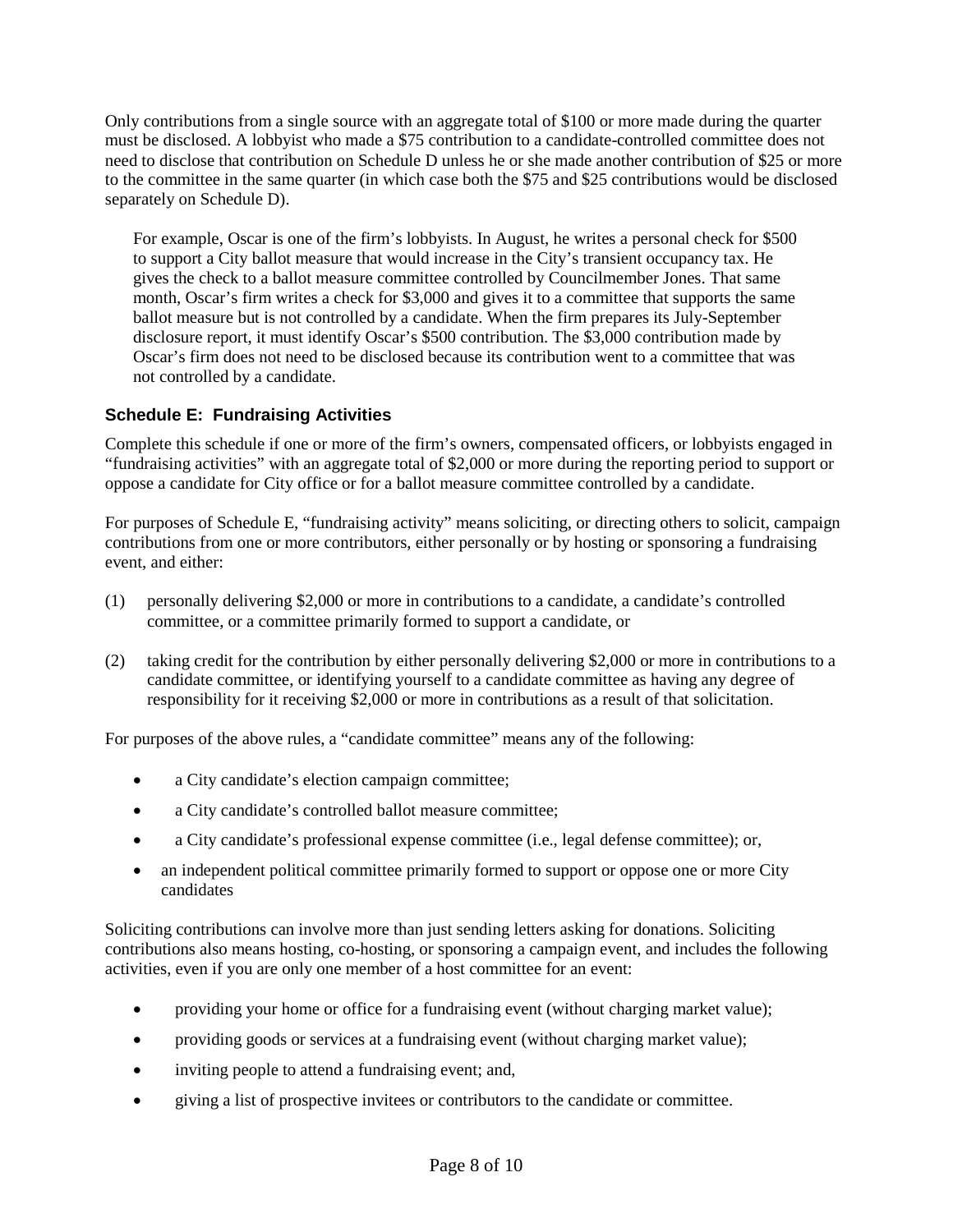Hosting a campaign event does not include solely supplying your name to be used on the invitation to an event. This is commonly referred to as an "honorary host."

When determining whether or not someone has reached the \$2,000 threshold, keep in mind that the amount of contributions attributable to an individual is the total amount raised, even if that individual was one of several persons involved in a fundraising effort. Do not divide the total amount raised by the number of persons involved in the fundraising activities.

For example, Mary is a partner in a firm that employs two lobbyists, John and Bill. Candidate Smith asks Mary, John, and Bill to help raise money for his campaign. Candidate Smith gives each of them a stack of remittance envelopes and asks them to help raise money for his campaign. Mary hosts a fundraiser at her house, collects \$5,500 in contribution checks, and delivers them to Candidate Smith. John writes his name on a corner of each envelope and mails them to a dozen of his associates, asking them to place a contribution in the envelope and send it to the candidate. John later finds out (through his associates or the candidate) that those associates contributed a total of \$2,000 to Candidate Smith. Bill calls ten of his friends and encourages them to go to Mary's fundraiser. He takes no further action.

When the firm prepares its quarterly disclosure report, it must identify Mary's and John's fundraising activities. Both solicited campaign contributions, and both made sure the candidate knew they were responsible for more than \$2,000 in contributions. Bill's fundraising activities do not need to be disclosed, even though he solicited his friends on behalf of Candidate Smith; he never obtained any credit for contributions that might have resulted from his solicitations.

Fundraising directly for a candidate is reportable, as is fundraising for a committee that makes campaign expenditures independent of the candidate (i.e., a primarily formed recipient committee). When completing Schedule E, therefore, identify the full name of the committee for which an individual engaged in fundraising activities, not just the name of the candidate. If you are not sure of the full name of a committee, you can search or browse for committee names in the City Clerk's electronic filing system [\(http://nf4.netfile.com/pub2/Default.aspx?aid=CSD\)](http://nf4.netfile.com/pub2/Default.aspx?aid=CSD).

Keep in mind that fundraising to oppose a candidate is also reportable. If, for example, a lobbyist hosts a fundraiser for a committee entitled "Vote No on Smithers for City Council in 2016," the firm must report that fundraising activity on Schedule E (assuming that the \$2,000 threshold was reached).

Refer to the Ethics Commission's Fact Sheet on Disclosure of Fundraising Activities for additional information:<https://www.sandiego.gov/sites/default/files/lobbyfundraising.pdf>

#### **Schedule F: Campaign Services**

Complete this schedule if one or more of the firm's owners, compensated officers, or lobbyists provided compensated campaign services (e.g., consulting services) to a City candidate during the reporting period. Include campaign services that are provided pursuant to a contingency fee agreement, such as a "win bonus." Reportable services include those that are related to the candidate seeking office or to a ballot measure committee controlled by the candidate. The services must be performed in exchange for a salary, bonus, or some other form of economic consideration. Do not disclose volunteer work performed for a candidate.

For example, Tim is a professional campaign consultant. During non-election years, he works for clients who pay him to lobby City officials. Accordingly, he registers as a lobbying firm. In November, he starts working on a campaign for a Councilmember seeking re-election the following year. When he prepares his firm's October-December disclosure report, he must disclose his campaign activities, including the name of the candidate and the office that candidate